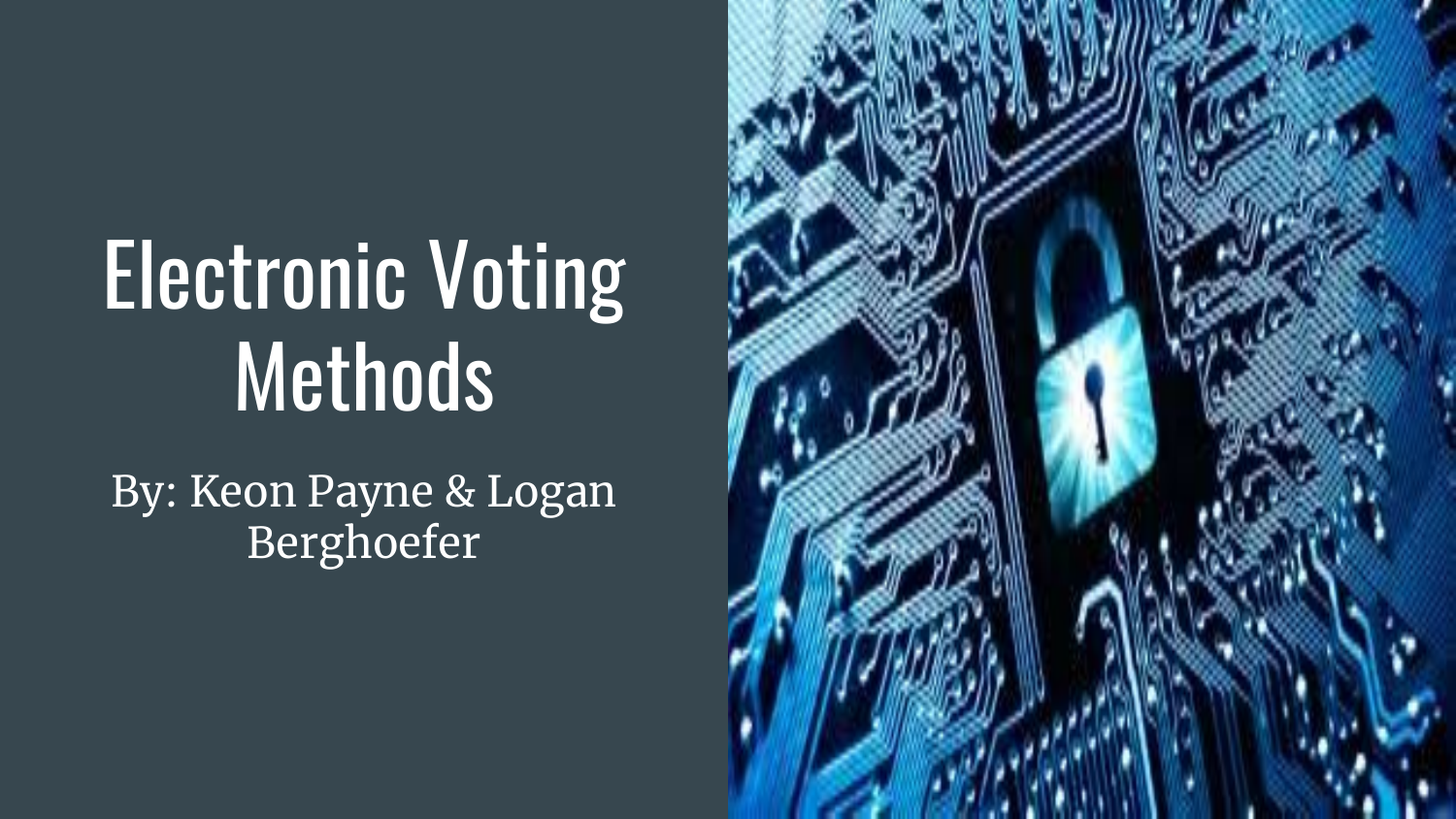# **Research Question**

**Within the United States elections, does voting technology lead to a new avenue for cybersecurity threats?**

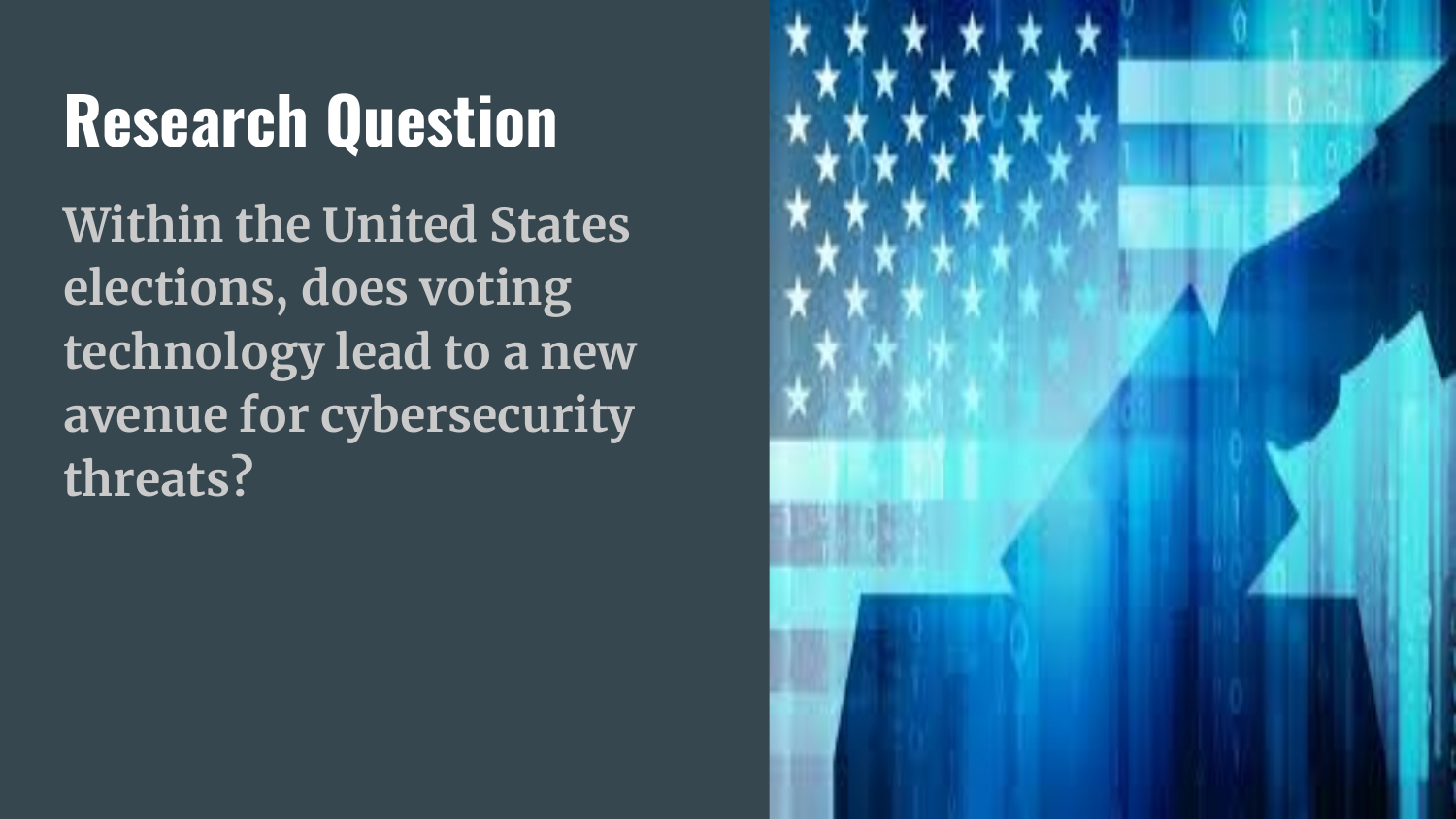# **Hypothesis**

**We hypothesize that the more voting technology is prevalent within U.S elections, the more security risk will be associated with it.**

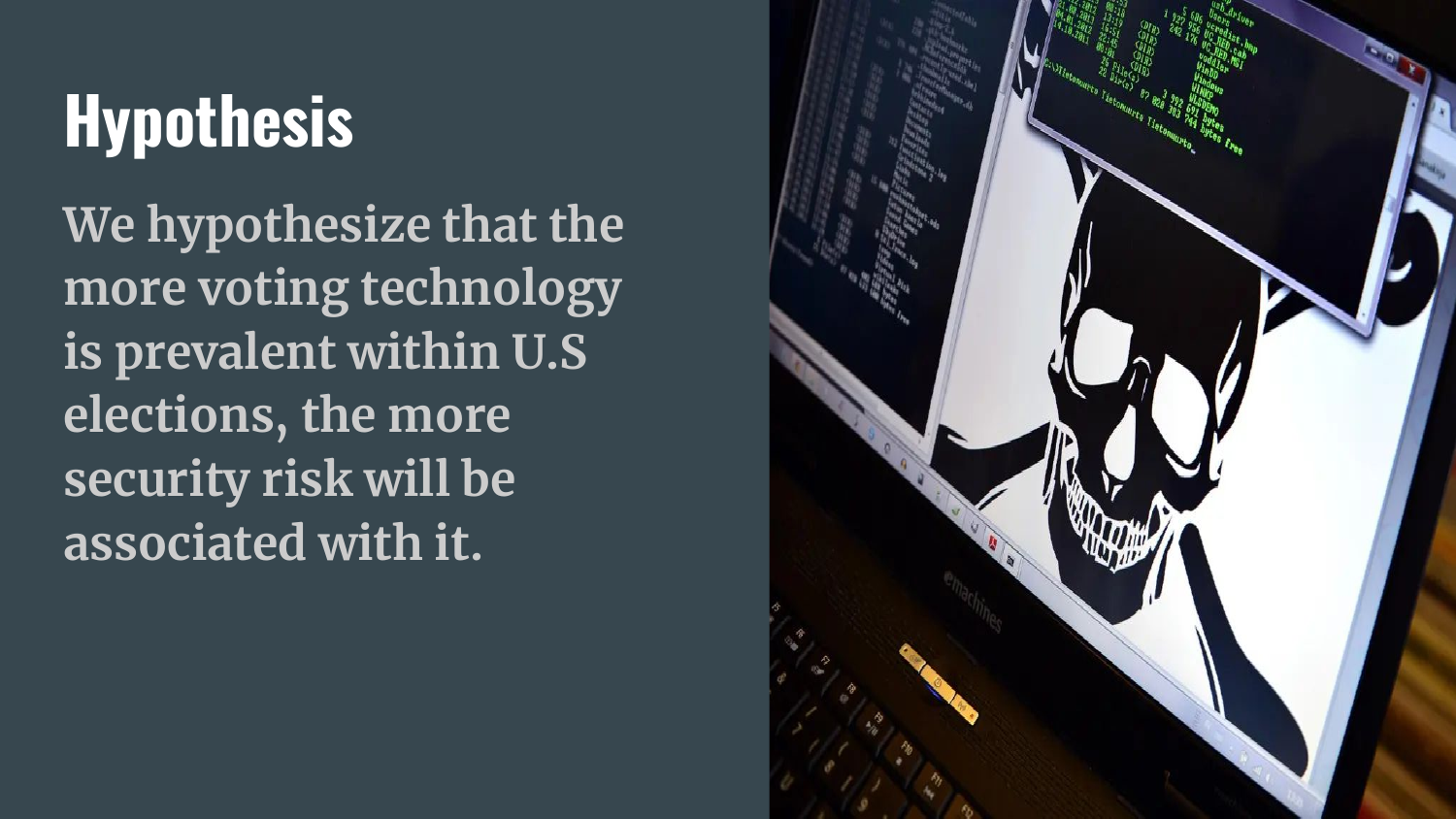### **Research Method**

**Due to the extensiveness of our research subject matter. In order to gather data on this subject we analyzed sources from professors, programmers and experts within the cyber security field. In addition to this we gathered information on individuals who are highly knowledgeable in regards to electronic voting methods.**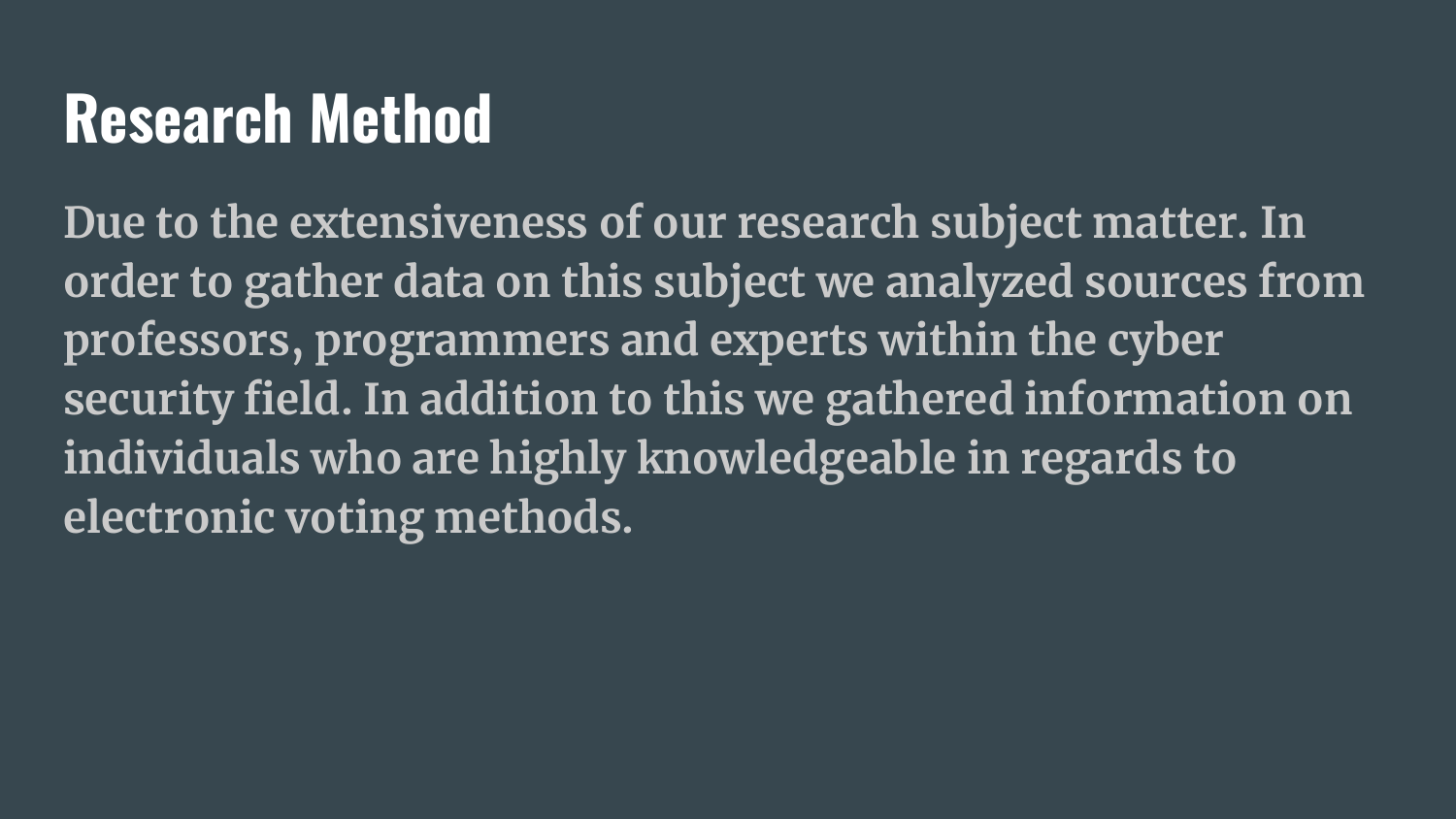#### **Positives**

| <b>Helps</b><br><b>Eliminate</b> | $=$ | <b>Voting Method</b>            | =        | <u>Improves</u>             |
|----------------------------------|-----|---------------------------------|----------|-----------------------------|
| <b>Miscount votes</b>            | ▬   | <b>Electronic Voting Direct</b> | $\equiv$ | <b>Voter anonymity</b>      |
| <b>Unmarked ballots</b>          | ▬   | <b>Electronic Voting Direct</b> | -<br>-   | <b>Security</b>             |
| Paper waste                      | $=$ | <b>Electronic Voting Direct</b> | =        | <b>Voting accuracy</b>      |
| <b>Future threats</b>            |     | <b>Electronic Voting Direct</b> | -<br>ᆮ   | Voting technology/platforms |

This table shows the positive benefactors E Voting brings to our society.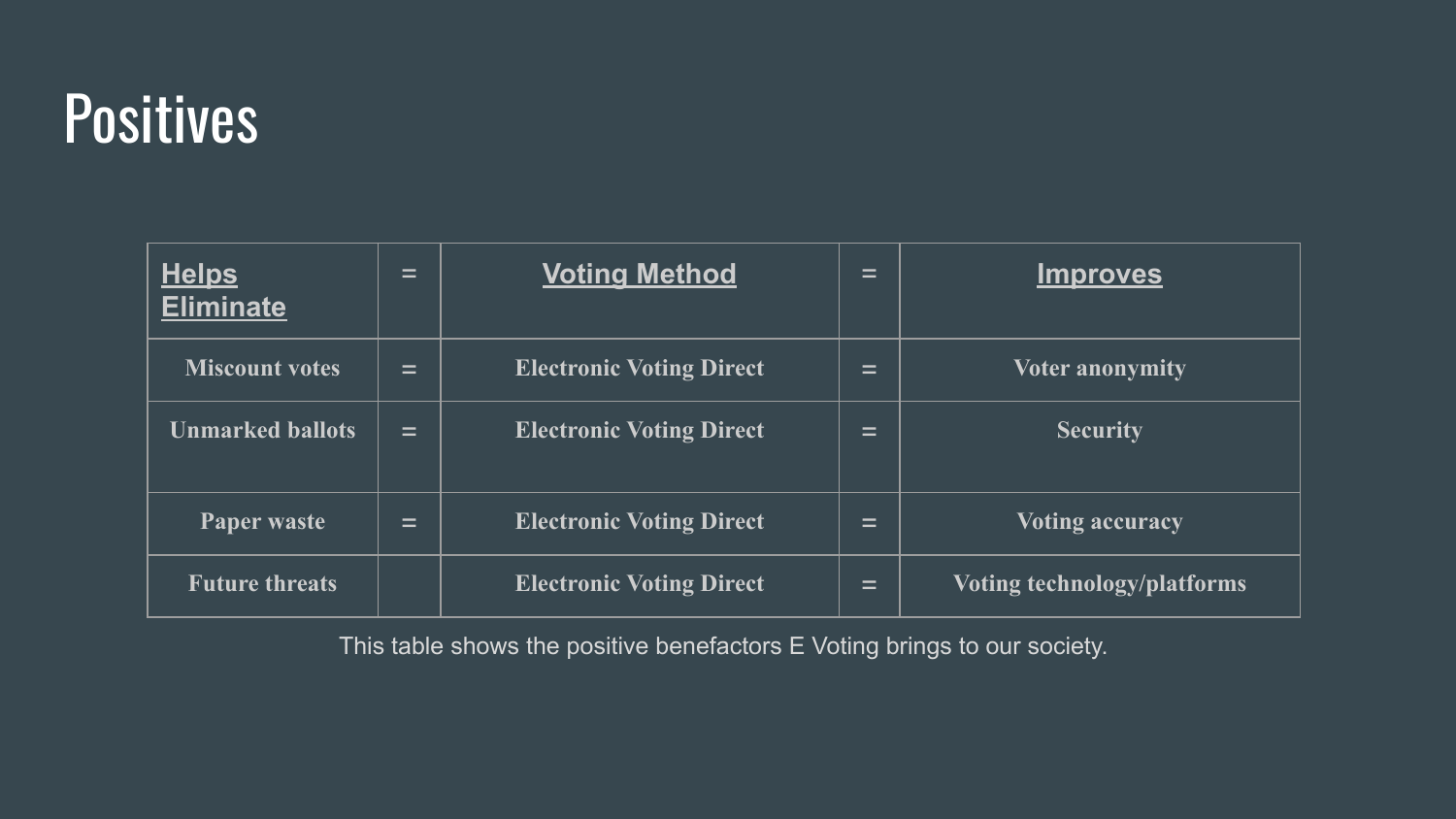# **Negatives**

| <u>Prone to</u>                              | $=$ | <b>Voting Method</b>            | =   | <b>Increases</b>                                                                                            |
|----------------------------------------------|-----|---------------------------------|-----|-------------------------------------------------------------------------------------------------------------|
| <b>Viruses</b>                               | $=$ | <b>Electronic Voting Direct</b> | $=$ | <b>Stolen Data &amp; Intrusion to</b><br><b>Sensitive information</b>                                       |
| <b>Lack of</b><br>configuration<br>oversight | =   | <b>Electronic Voting Direct</b> | $=$ | <b>Possible Manipulation of Voting</b><br><b>Technology and Programming.</b><br><b>Vote Card Tampering.</b> |
| <b>Buggy Software</b>                        | =   | <b>Electronic Voting Direct</b> | $=$ | <b>Machine malfunction &amp; Interface</b><br><b>Flaws</b>                                                  |
| <b>Hackings</b>                              |     | <b>Electronic Voting Direct</b> | $=$ | <b>Threat to Voters Democracy</b>                                                                           |

This table shows the negative effects of E Voting brings to our society.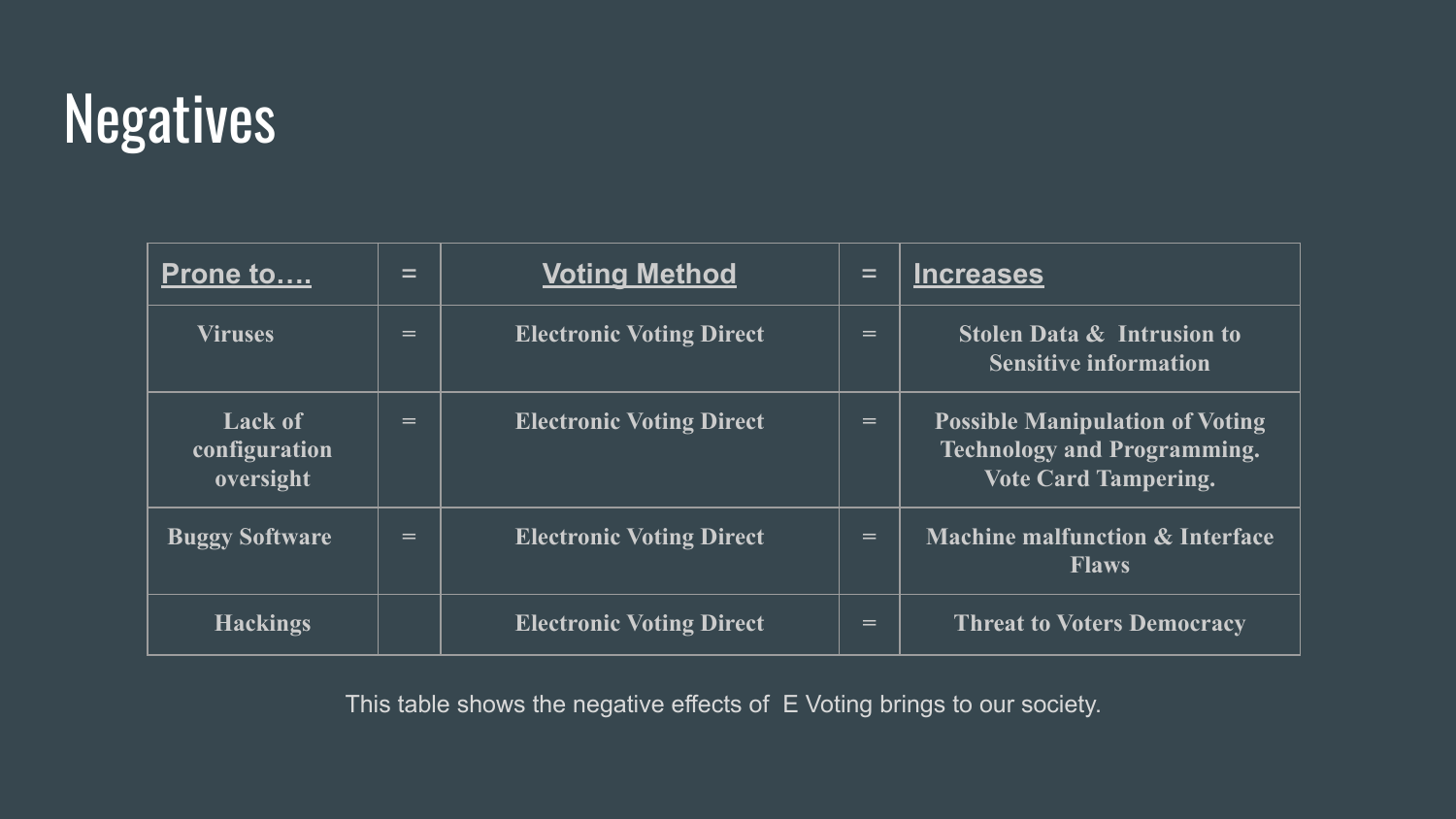# **Conclusion**

**Technology use in the voting process Advantages Advances in voting technology Increase of voter turnout Accuracy of elections Disadvantages Voter identity security Anonymity Outdated hardware and software Potential hackings Lack of auditing capabilities Lack of technology to ensure safety High level of security threats related to electronic voting**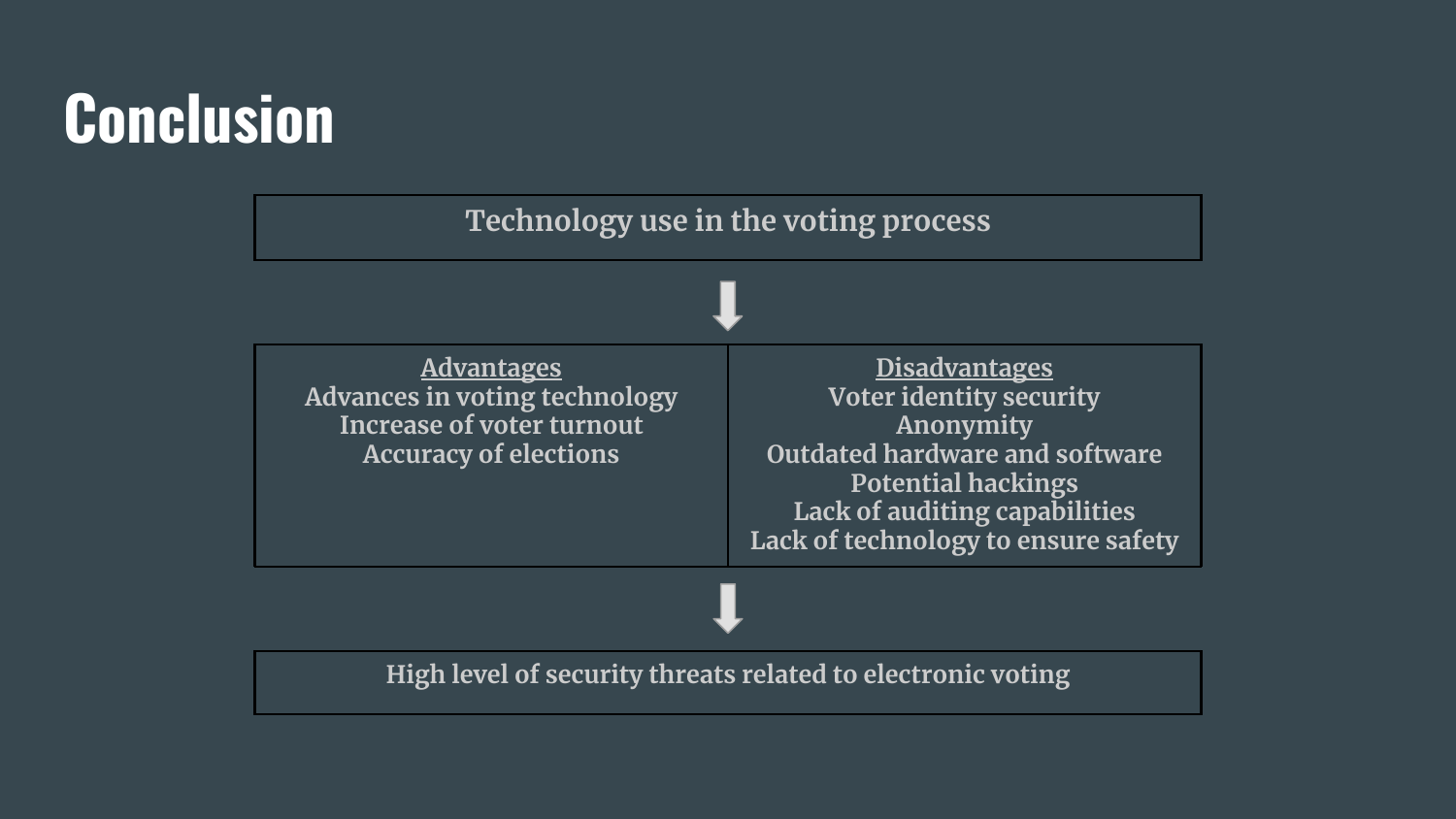# Conclusion (Cont'd)

In regards to the research we gathered, while there is a serious need for an advancement in voting technology, the ability in the machines and security measures are not yet able to ensure the safety and protection of the American voters. As technological safety continues to improve in America, individuals may be able to continue to advance it's voting technologies to the virtual world enhancing the democracy in e voting.